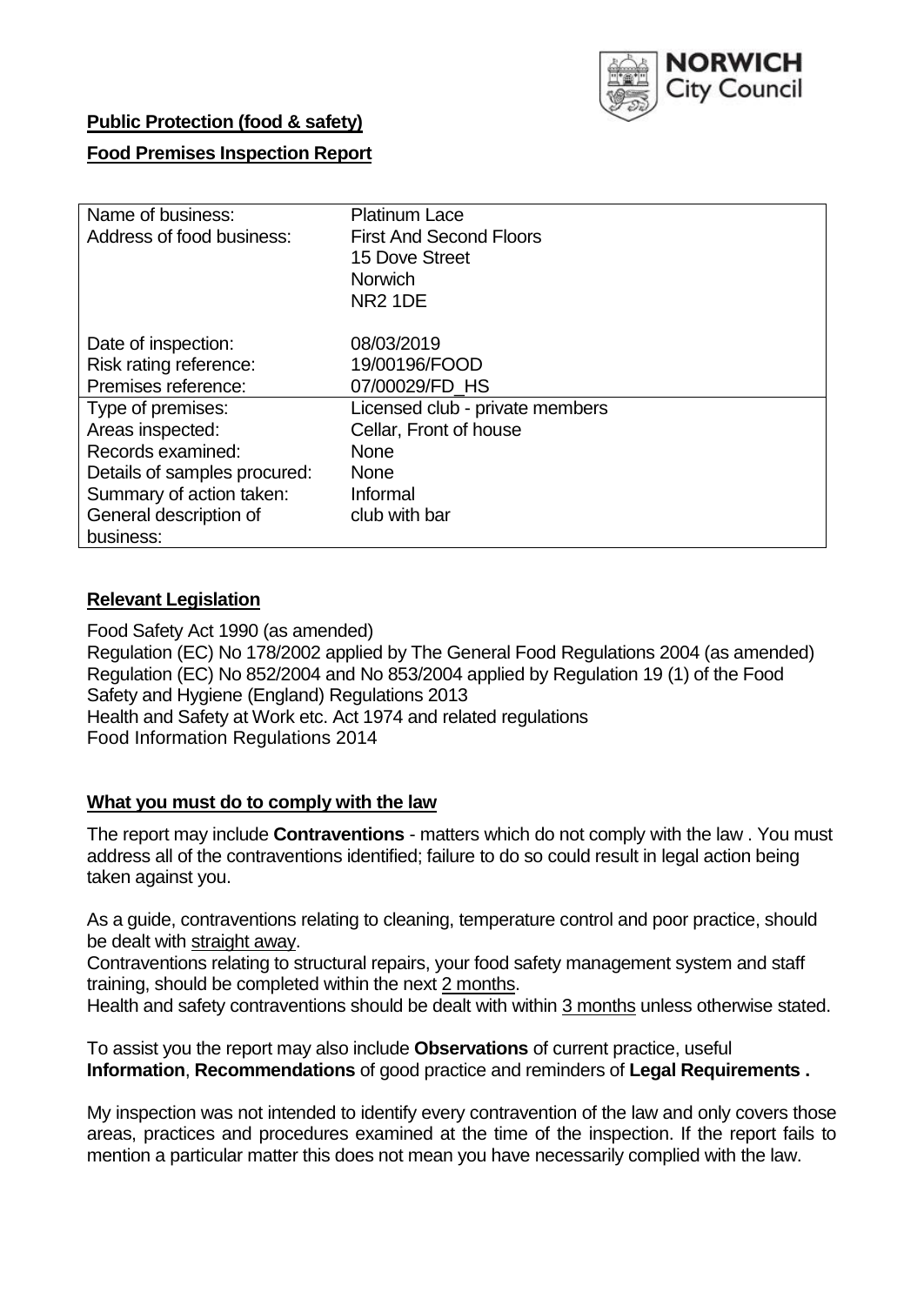# **FOOD SAFETY**

#### **How we calculate your Food Hygiene Rating:**

The food safety section has been divided into the three areas which you are scored against for the hygiene rating: 1. food hygiene and safety procedures, 2. structural requirements and 3. confidence in management/control procedures. Each section begins with a summary of what was observed and the score you have been given. Details of how these scores combine to produce your overall food hygiene rating are shown in the table.

| <b>Compliance Area</b>                     |          |    |                | <b>You Score</b> |                |    |           |    |                |  |  |
|--------------------------------------------|----------|----|----------------|------------------|----------------|----|-----------|----|----------------|--|--|
| Food Hygiene and Safety                    |          |    |                | $\Omega$         | 5              | 10 | 15        | 20 | 25             |  |  |
| <b>Structure and Cleaning</b>              |          |    | $\overline{0}$ | 5                | 10             | 15 | 20        | 25 |                |  |  |
| Confidence in management & control systems |          |    | $\Omega$       | 5                | 10             | 15 | 20        | 30 |                |  |  |
|                                            |          |    |                |                  |                |    |           |    |                |  |  |
| <b>Your Total score</b>                    | $0 - 15$ | 20 | $25 - 30$      |                  | $35 - 40$      |    | $45 - 50$ |    | > 50           |  |  |
| <b>Your Worst score</b>                    | 5        | 10 | 10             |                  | 15             |    | 20        |    | $\blacksquare$ |  |  |
|                                            |          |    |                |                  |                |    |           |    |                |  |  |
| <b>Your Rating is</b>                      | 5        | 4  | 3              |                  | $\overline{2}$ |    |           |    | $\Omega$       |  |  |

Your Food Hygiene Rating is 5 - a very good standard



# **1. Food Hygiene and Safety**

Food hygiene standards are high. You demonstrated a very good standard of compliance with legal requirements. You have safe food handling practices and procedures and all the necessary control measures to prevent cross-contamination are in place. Some minor contraventions require your attention. **(Score 5)**

### Hand-washing

**Information** Handwashing is required:

- \* before handling ready-to-eat food
- \* after touching raw food and its packaging, including unwashed fruit and vegetables
- \* after a break/smoking
- \* after going to the toilet
- \* after cleaning
- \* after removing waste
- \* after blowing your nose